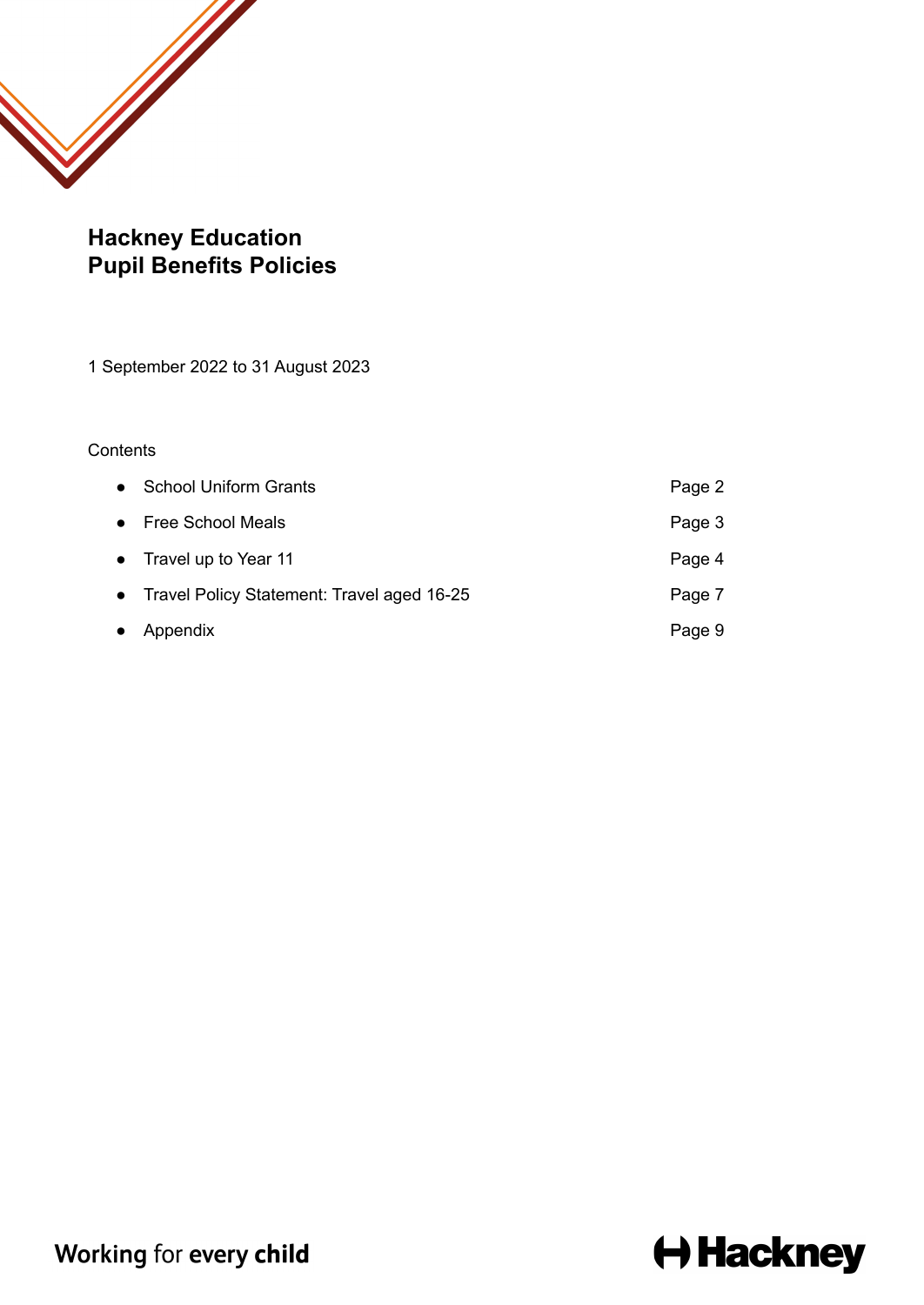#### **1. Introduction**

- 1.1. The purpose of this document is to set out the support available to pupils through the Pupil Benefits service, the eligibility criteria, the application process and the appeals process.
- 1.2. The guide has been developed to ensure due regard is given to the Education Act 1996. See <https://www.gov.uk/government/publications/home-to-school-travel-and-transport-guidance> for more information.

# **2. School Uniform Grants**

#### **2.1. Support available**

- 2.1.1. At transfer to secondary school from Year 6 to Year 7 support will be available to eligible families via direct bank payment.
- 2.1.2. Support will be £100 per pupil unless agreed otherwise with individual schools/academies.

### **2.2. Eligibility criteria**

- 2.2.1. The pupil must reside in London Borough of Hackney
- 2.2.2. The pupil must attend a community or voluntary aided school or an academy that has purchased Hackney Education's traded service in respect of School Uniform Grants.
- 2.2.3. Parent/carer must receive either:
	- 2.2.3.1. Universal Credit with an annual net earned income of no more than £15,400
	- 2.2.3.2. Income Support
	- 2.2.3.3. Income-based Jobseeker's Allowance
	- 2.2.3.4. Income-related Employment and Support Allowance
	- 2.2.3.5. The guaranteed element of State Pension Credit
	- 2.2.3.6. Working Tax Credit run-on (paid for the four weeks after you stop qualifying for Working Tax Credit)
	- 2.2.3.7. Working Tax Credit with an annual gross income of no more than 16,190

# **2.3. Application and appeals process**

- 2.3.1 Parents apply by completing an online application form following receipt of Hackney Education's offer of a secondary school place. Further information and the application form is available at [education.hackney.gov.uk/content/school-uniform-grant-age-11](https://education.hackney.gov.uk/content/school-uniform-grant-age-11)
- 2.3.2. An appeals process is not applicable for School Uniform Grants.

# **2.4. Legislation**

2.4.1. Section 510 & 511 Education Act 1996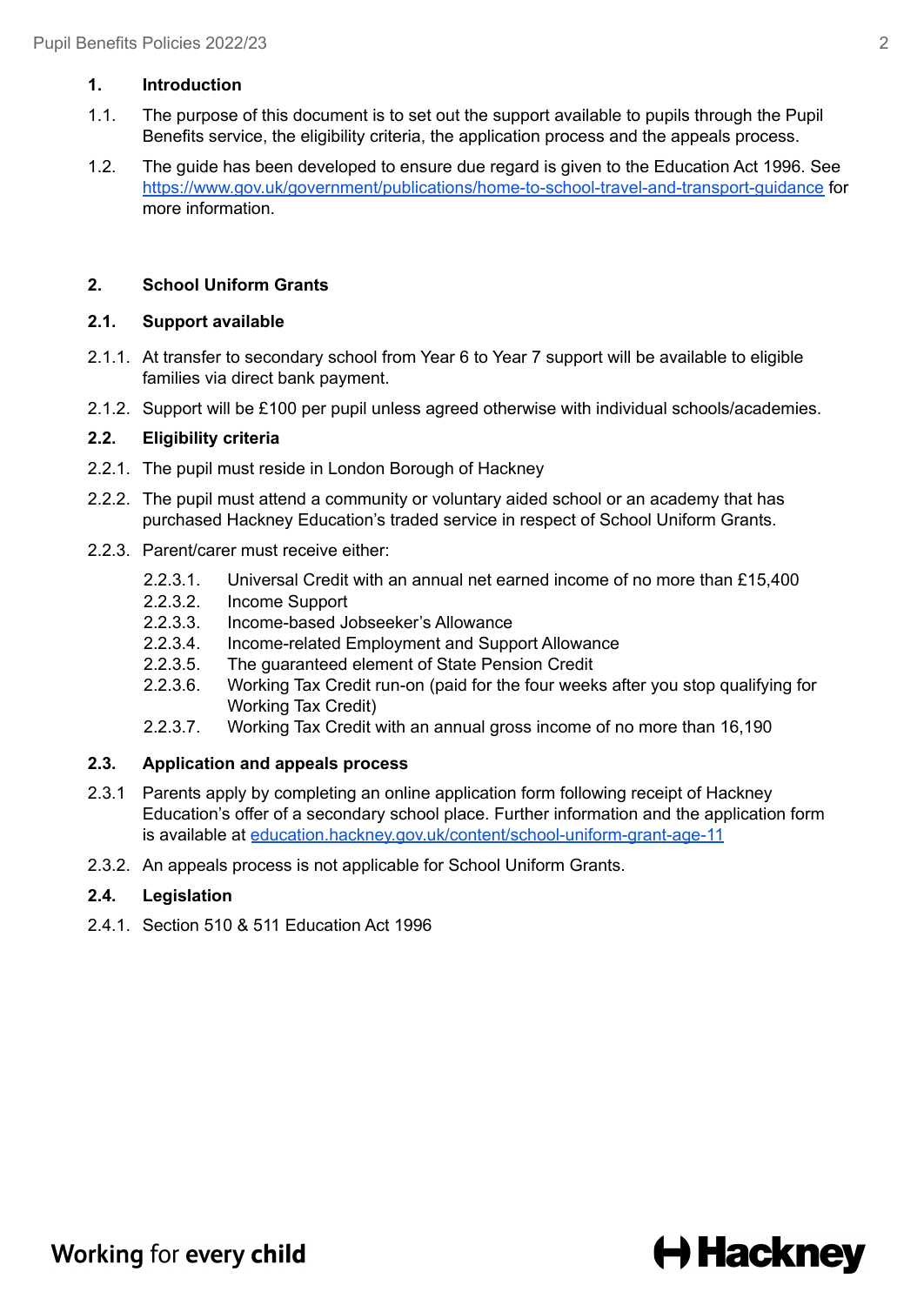# **3. Free School Meals**

# **3.1. Support available**

3.1.1 From Year 3 onwards, when universal infant free school meals no longer apply, pupils may still qualify to receive free meals provided by their school if eligible.

# **3.2. Eligibility criteria**

- 3.2.1. The pupil must be on roll at a Hackney community or voluntary aided school or academy.
- 3.2.2. Parent must receive either:
	- 3.2.2.1. Universal Credit with an annual net earned income of no more than £7,400 (after tax and not including any benefits you get)
	- 3.2.2.2. Income Support
	- 3.2.2.3. Income-based Jobseeker's Allowance
	- 3.2.2.4. Income-related Employment and Support Allowance
	- 3.2.2.5. Support under Part 6 of the Immigration and Asylum Act 1999
	- 3.2.2.6. The guaranteed element of State Pension Credit
	- 3.2.2.7. Child Tax Credit (with no Working Tax Credit) with an annual gross income of no more than £16,190
	- 3.2.2.8. Working Tax Credit run-on (paid for the four weeks after you stop qualifying for Working Tax Credit)
	- 3.2.2.9. Children who receive a qualifying benefit in their own right are also allowed to receive free school meals
- 3.2.3. If a child is found eligible for free school meals, they remain eligible until they finish the phase of schooling (primary or secondary) they were attending on 31 March 2022.

### **3.3. Application and appeal process**

- 3.3.1. Parents may apply at any time by completing an online application form at [education.hackney.gov.uk/fsm](http://education.hackney.gov.uk/fsm)
- 3.3.2. Eligibility is checked using the "Electronic Checking System" (ECS) and reviewed at least annually by Hackney Education. The parent and the school are notified if the pupil is no longer eligible.
- 3.3.3. An appeals process is not applicable for the Free School Meal application.

# **3.4. Legislation**

3.4.1 Section 512, 512Za and 512Zb & 513 Education Act 1996.

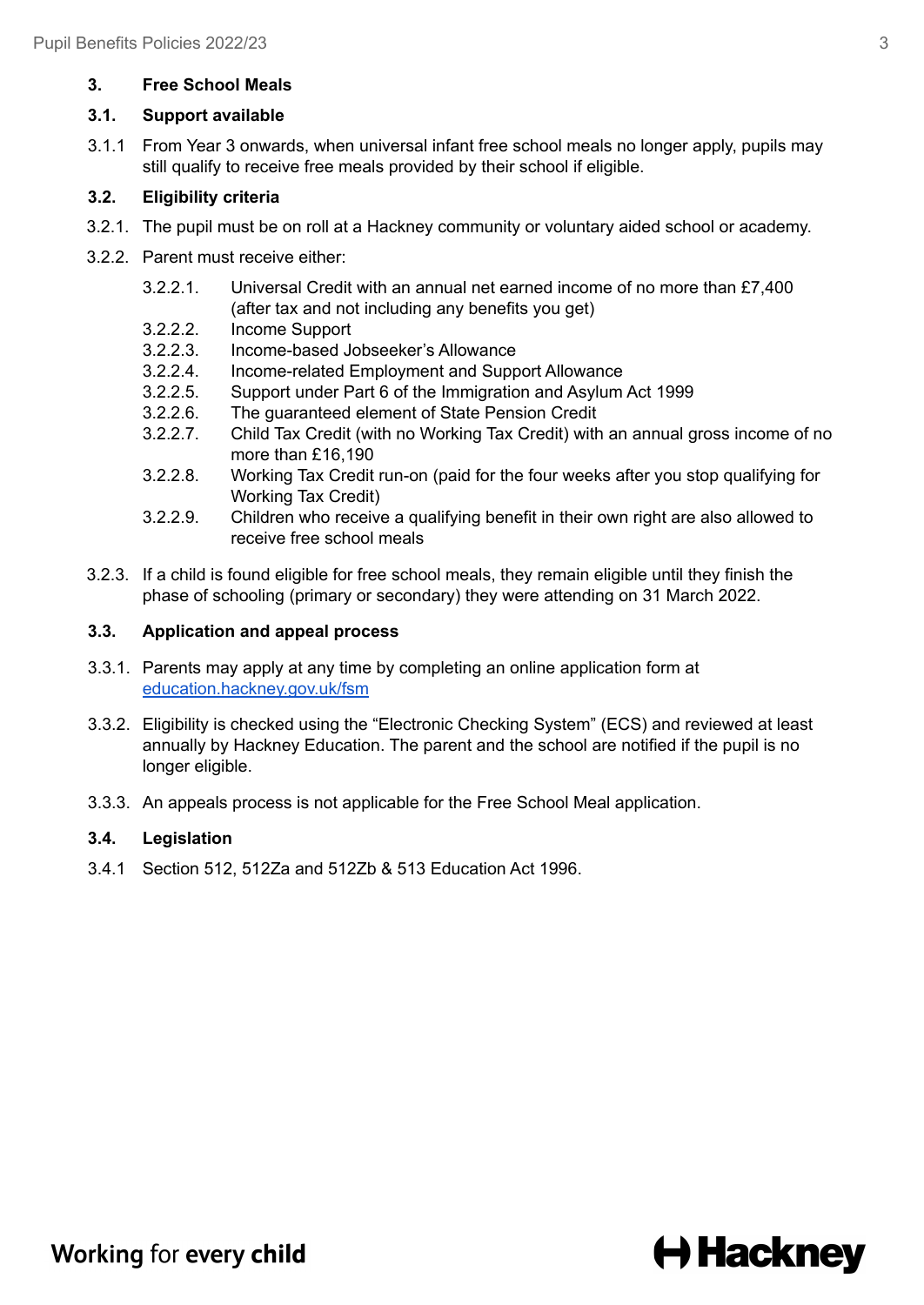# **4. Transport Assistance**

#### **4.1. Introduction**

It is the responsibility of parents and guardians to ensure that children attend school under section 444 of the Education Act 1996, and this includes making the necessary travel arrangements to and from school.

However, under section 509 of the Education Act, local authorities have duties to make travel arrangements for some children. Where the local authority does offer assistance with travel, this is only provided for journeys to and from home and the child's school for attendance in normal school hours.

Hackney Education pays for the cheapest form of suitable transport when applicants meet the eligibility criteria.

### **4.2. Travel up to Year 11**

There are three eligibility criteria which will be used to determine whether provision of travel assistance is appropriate with some examples shown in the appendix at the end of this policy.

### **4.2.1. All Parents/Carers (Non-income assessed)**

### **4.2.1.1. Pupils with SEN, or a disability or mobility problem**, who

- 4.2.1.1.1. reside in the London Borough of Hackney and;
- 4.2.1.1.2. are of compulsory school age, and;
- 4.2.1.1.3. attend the nearest suitable school to their home or the only school named in their Education and Health Care plan;
- 4.2.1.1.4. who cannot reasonably be expected to walk to and from their school due to their SEN, disability or mobility needs. These cases are assessed on an individual basis. Further information is available at

[https://www.hackneylocaloffer.co.uk/kb5/hackney/localoffer/advic](https://www.hackneylocaloffer.co.uk/kb5/hackney/localoffer/advice.page?id=XATR8-VsbNE) [e.page?id=XATR8-VsbNE](https://www.hackneylocaloffer.co.uk/kb5/hackney/localoffer/advice.page?id=XATR8-VsbNE)

# **4.2.1.2. Unreasonable to expect the pupil to walk the particular route.**

Pupils are entitled to free transport if they attend the nearest suitable school to their home and cannot reasonably be expected to walk there because of the nature of the route.

#### **4.2.1.3. Pupils attending a qualifying school outside the distances shown below**.

Pupils who attend a qualifying school or other place at which they receive statutory education, outside the statutory walking distances (2 miles if aged 5 to 7 and 3 miles if aged 8 and over) when there are no suitable arrangements for boarding at or near school, and who do not have a suitable alternative nearer educational placement on offer.

#### **4.2.1.4. Pupils on roll attending a qualifying school outside the distances shown below on grounds of religion or belief.**

Pupils who live more than 2 miles (if aged 5-7) or 3 miles (if aged 8 and over) from the school or other place where they receive statutory education, and who do not have a suitable alternative nearer educational placement on offer. In these circumstances the parents must demonstrate that they have applied for,

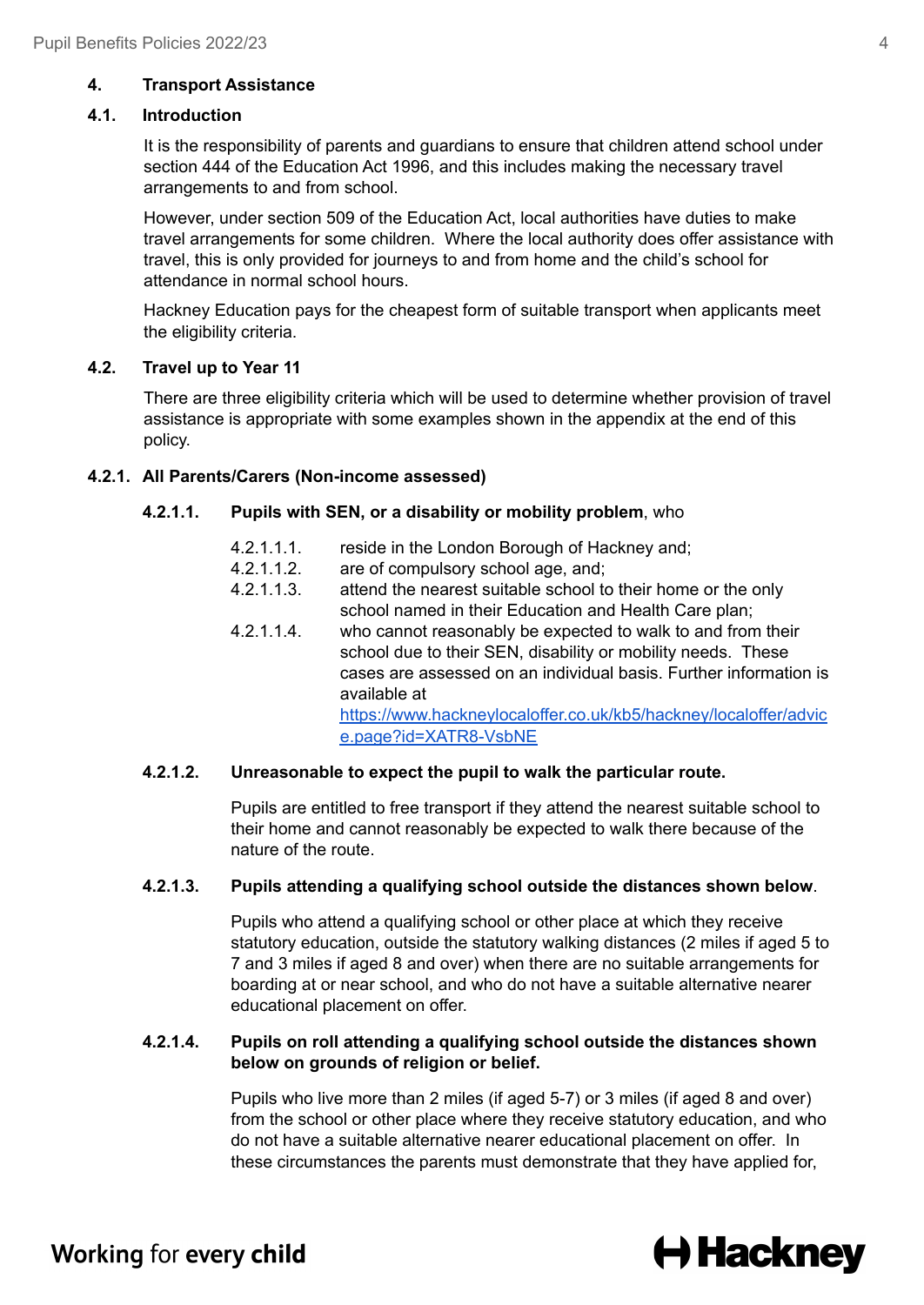and been refused, a place at other equivalent nearer schools or educational establishments.

#### **4.2.2. Income assessed (eligible for free school meals or the parent/carer is in receipt of the maximum level of working tax credit)**

- **4.2.2.1.** Pupils aged 8 to 11 (primary) who attend a qualifying school or setting where statutory education is provided, which is more than 2 miles from their home and do not have a suitable alternative educational placement.
- **4.2.2.2.** Pupils aged 11 or over (secondary) who are attending one of the three nearest qualifying schools or other places where they may receive statutory education if the school or other place is more than 2 miles but not more than 6 miles from home.
- **4.2.2.3.** Pupils aged 11 or over, whose parents have expressed a preference for the school or other place where statutory education is delivered based on their religion or belief, and the preferred school or place is more than 2 miles and less than 15 miles from home, and there is no suitable alternative school or place nearer to the home. Reasons for the parental preference could include the particular ethos in a school or the fact that the school is a single sex school of a religion different to that of the parents where their belief in single sex education is sufficiently serious.

#### **4.2.3. Disabled Parent (Non-income assessed and income assessed)**

When there are pupils whose parent's disability may prevent them from accompanying the pupils to the qualifying school or other place, even though it is within normal walking distance from the home, the LA may provide free travel support for those pupils. However, if the parent is in receipt of transport assistance as part of their disability living allowance or other similar benefit, they will not receive this support. Parents would be expected to meet the eligibility criteria above. Any free travel/support provided will be reviewed regularly.

#### **4.2.4. Measuring Distance**

Hackney Education will consider the safety of the route when measuring statutory walking distance, which will be measured by the shortest route by which a child accompanied, as necessary, may walk safely. However, the 6 miles upper limit in (4.2.2.2) above and the 15 mile upper limit in (4.2.2.3) above, will be measured using road routes.

#### **4.3. Other eligibility criteria**

- 4.3.1. The pupil must reside in the London Borough of Hackney
- 4.3.2. The pupil must attend a maintained school, Academy, free school or an independent school if the school or Academy is named in the pupil's Education, Health and Care Plan.
- 4.3.3. Parents who are either eligible for Free School Meals, who are in receipt of the maximum level of Working Tax Credit or Universal Credit with an annual net earned income of no more than £15,400.
- 4.3.4. Parents may find the examples in the Appendix at the end of this document helpful in understanding whether their child meets the eligibility criteria for home to school transport.

#### **4.4. Application and appeals process**

4.4.1. Parents may apply at any time by completing an online application form at <https://education.hackney.gov.uk/content/help-home-school-travel>

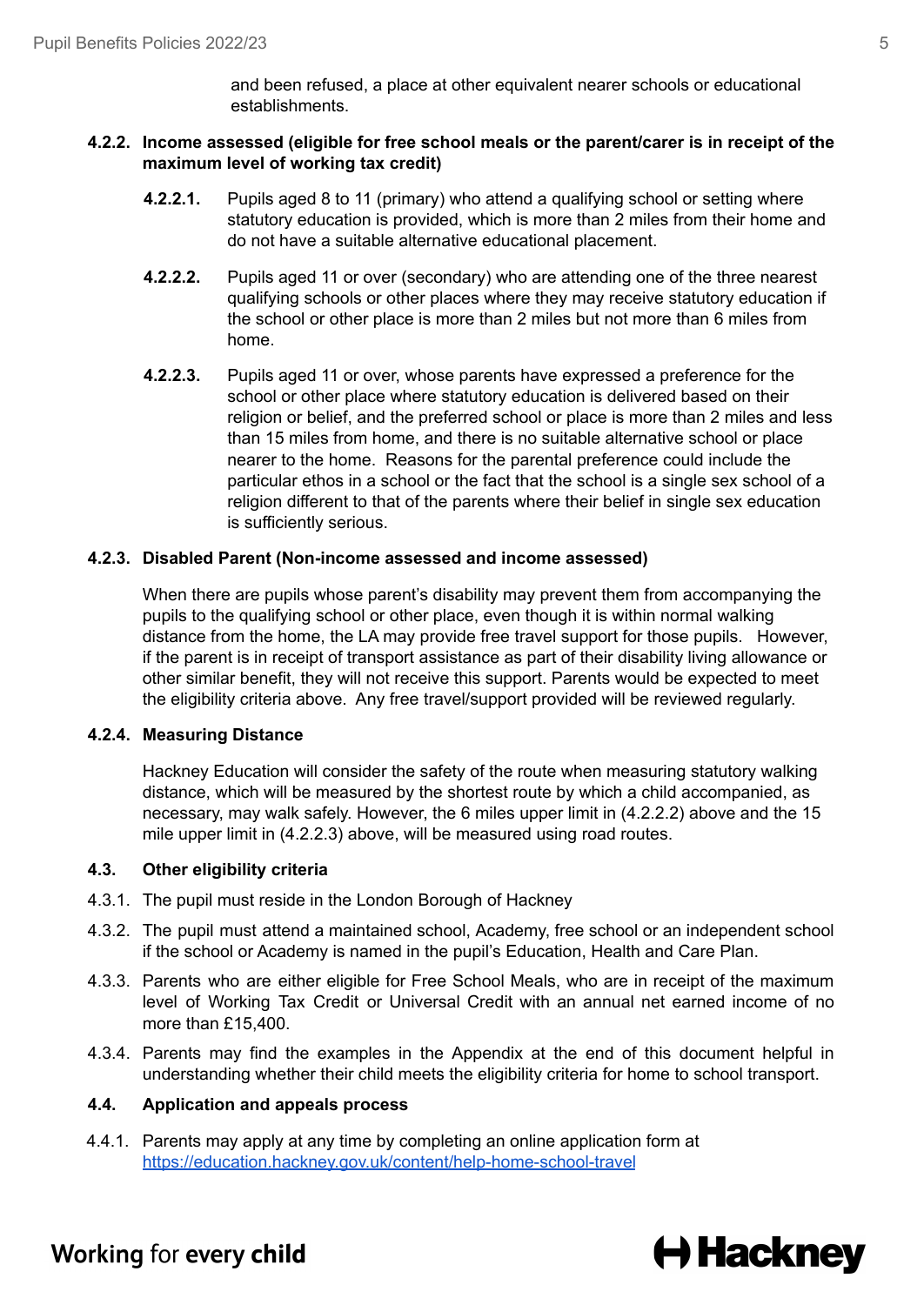- 4.4.2. Income assessed parents will need to re-apply every academic year to determine eligibility by income. If the pupil no longer qualifies under the income eligibility criteria, they can be reassessed on the nearest school/distance eligibility criteria.
- 4.4.3. There are two stages to the appeal process;

**Stage 1** – In writing within 20 school days to the Head of Admissions and Pupil Benefits.

**Stage** 2 – if the parent is not satisfied with the outcome of the Stage 1 decision, they have 40 school days to make a written request for the appeal to be heard by an independent appeal panel comprising suitably experienced officers of the Authority who are not members of the admissions and pupil benefits team.

#### **4.5. Legislation**

4.5.1. Section 509A, 509AA, 509AB, 509AC Education Act 1996

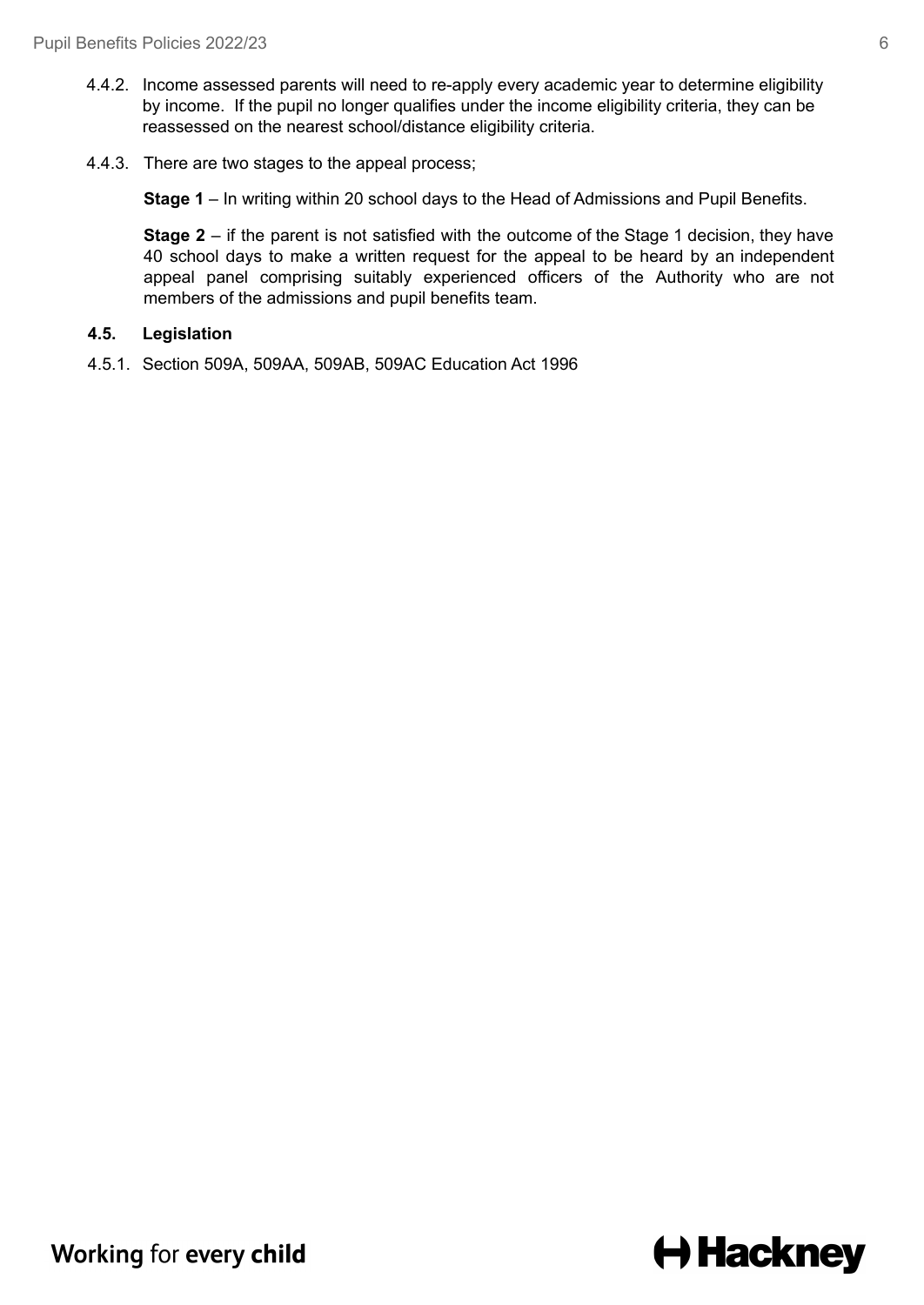# **5. Travel Policy Statement: Travel aged 16 to 25**

### **5.1. Support available**

Students can apply for 16-19 bursary funding via their school or college for help with travel. Applicants should contact their school or college for further information.

Hackney Education pays for the cheapest form of suitable transport when applicants meet the following eligibility criteria:

Students/Trainees must be over compulsory school age, but under the age of 19 (or over the age of 19 but under the age of 26) and remain on the roll of a school under an Education, Health and Care plan or have begun a particular course of education and training at a school or other educational institution before attaining the age of 19, and continuing on the course. Hackney Education will also continue assisting those undertaking employed and non-employed programme led apprenticeships

Hackney Education will pay for travel expenses between home and school or other educational institution up to a maximum of £390.00 per year for those using public transport. Hackney Education may seek expenses from the school or other educational institution, where appropriate.

This policy is also intended to cover the arrangements for Students/Trainees with learning difficulties/disabilities, including, but not restricted to Students with an Education, Health and Care Plan.

### **5.2. Eligibility criteria**

The student/trainee must live in the London Borough of Hackney.

The student must attend one of the following, which is more than 3 miles from their home:

- **5.2.1.** A maintained school or Academy with a  $6<sup>th</sup>$  Form in Hackney;
- **5.2.2.** A maintained or assisted 6<sup>th</sup> form or FE College in Hackney;
- **5.2.3.** An establishment funded directly by the Education and Skills Funding Agency. For example, independent specialist providers for learners with learning difficulties and/or disabilities
- **5.2.4.** A learning provider funded by Hackney Education to deliver foundation, or other accredited programmes of learning in Hackney;
- **5.2.5.** Be undertaking an employed or non-employed programme-led apprenticeship or traineeship in Hackney

Eligibility may also extend to students who attend a full-time course (12 hours of lessons or more a week) at one of the above institutions outside Hackney because the chosen course of study is not available within Hackney or if there are other exceptional educational, curricular or social reasons why study must be outside Hackney.

Parents must be eligible for Free School Meals; in receipt of the maximum level of Working Tax Credit or Universal Credit with an annual net earned income of no more than £15,400

The income and distance thresholds may be waived for students/Trainees with learning difficulties/disabilities, including but not restricted to students with a Statement of Special Educational Needs or EHC plan.

# **5.3. Application and appeal process**

5.3.1. Apply before the start of the course. Further information and the online application form is available at [education.hackney.gov.uk/content/apply-travel-assistance](https://education.hackney.gov.uk/content/apply-travel-assistance)

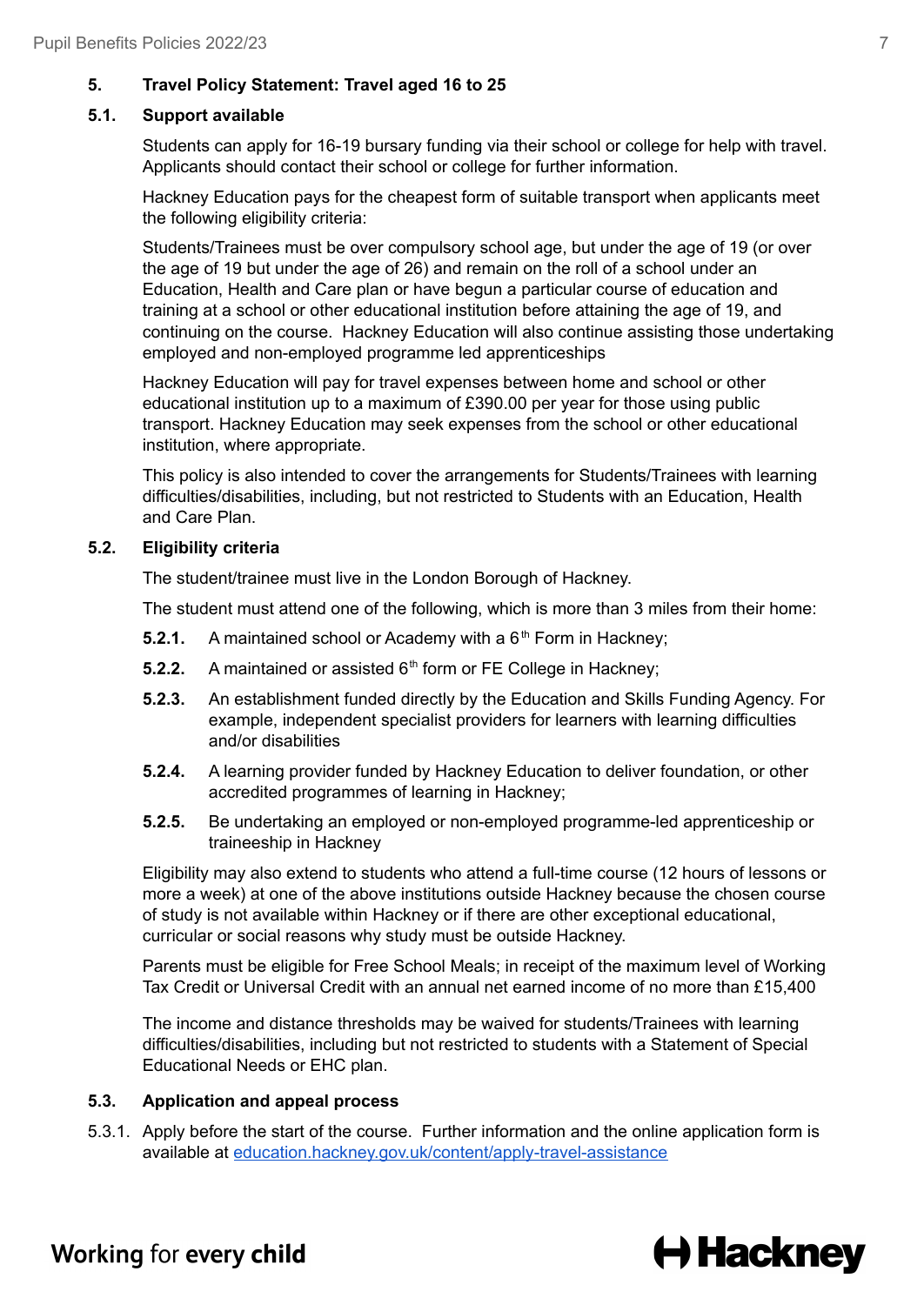5.3.2. There are two stages to the appeal process;

**Stage 1** – In writing within 20 school days to the Head of Admissions and Pupil Benefits.

**Stage 2** – if the parent is not satisfied with the outcome of the Stage 1 decision, they have 40 school days to make a written request for the appeal to be heard by an independent appeal panel comprising suitably experienced officers of the Authority who are not members of the admissions and pupil benefits team.

### **5.4. Legislation**

5.4.1. Section 509AA/S509AB of the Education Act 1996 as amended by Section 83 of the Education Act 2006